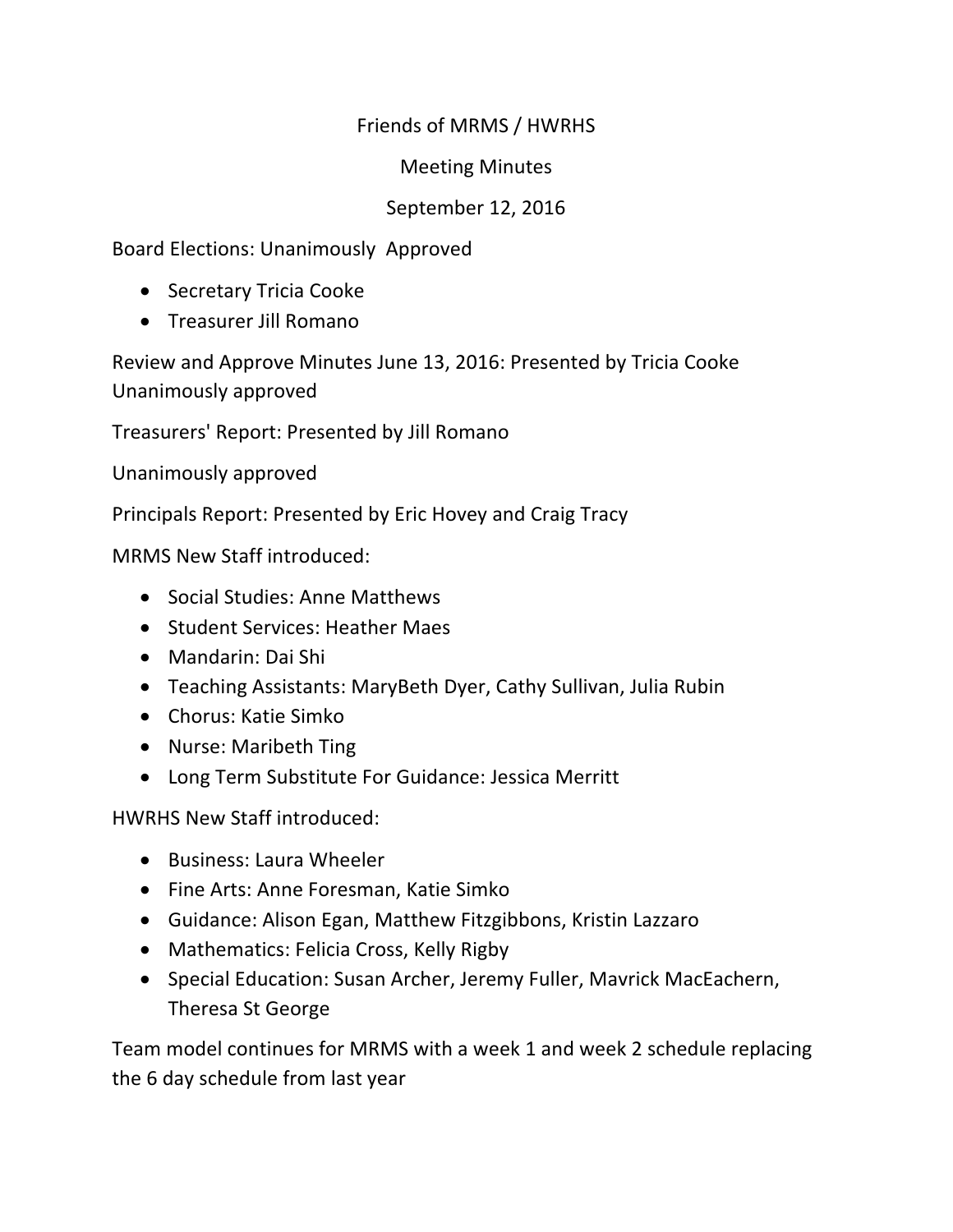Curriculum Night: new structure:

Welcome 

30 Minute team based presentations

30 Minute classroom visit

2, 15 minute IA presentations

DC Trip successful trying to extend to 4 days next year

International Trips more info to come

HWRSD Update:

Curriculum Night last week successful

Rachels' Challenge held Sept 13<sup>th</sup>

STEM Discovery Night Oct.  $4^{th}$  Approximately 7 Groups presenting There will be a sign up genius for volunteers

2016-2017 Schedule of Events TENTATIVE

- Friends Meetings
	- $\circ$  Oct. 3<sup>rd</sup> Craig Hovey
	- $\circ$  Nov.  $\angle$  6:30 pm both Principals
	- $\circ$  Dec. 5<sup>th</sup> no meeting?
	- $\circ$  Jan. 9<sup>th</sup> Eric Tracy
	- $\circ$  Feb.  $6^{th}$  Craig Hovey
	- $\circ$  Mar.  $\circ$  6:30pm both Principals
	- $\circ$  April  $3^{rd}$  Eric Tracy
	- $\circ$  May 1<sup>st</sup> Craig Hovey
	- $\circ$  June 5<sup>th</sup> both Principals

Principal Coffees Dates TBD

HS&MS Breakfast TBD

Staff Appreciation Luncheon date TBD

A Night at the Races- May 6 Community House Weezie Howely/ Sarah Locke